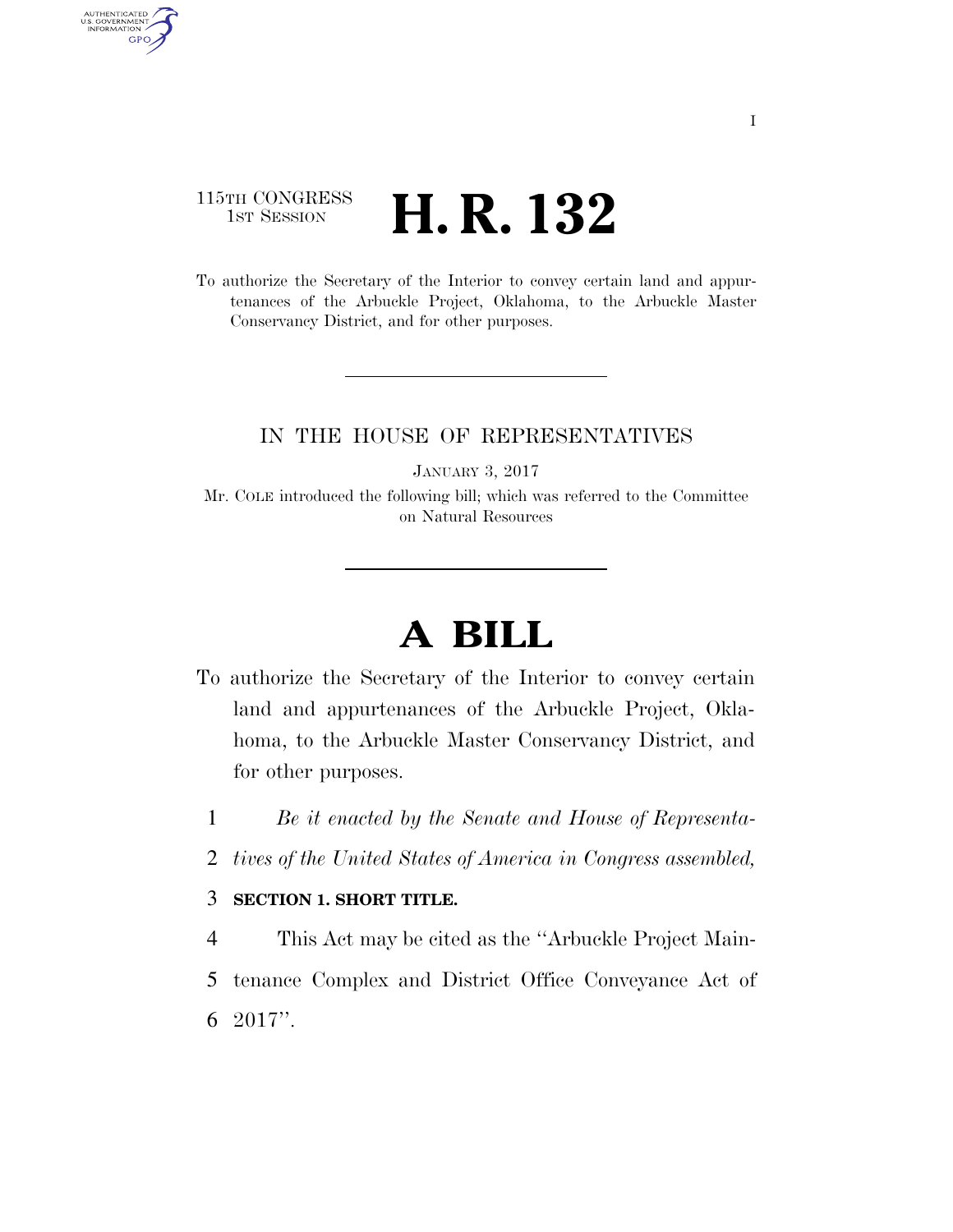## **SEC. 2. CONVEYANCE OF MAINTENANCE COMPLEX AND DISTRICT OFFICE OF THE ARBUCKLE PROJECT, OKLAHOMA.**

 (a) IN GENERAL.—The Secretary of the Interior shall, as soon as practicable, convey to the Arbuckle Mas- ter Conservancy District, located in Murray County, Okla- homa, all right, title, and interest of the United States in and to the Maintenance Complex and District Office, Arbuckle Project, Oklahoma, consistent with the terms and conditions set forth in the Agreement between the United States and the Arbuckle Master Conservancy Dis-trict.

(b) DEFINITIONS.—

 (1) AGREEMENT.—The term ''Agreement'' means the Agreement between the United States and the Arbuckle Master Conservancy District for Transferring Title to the Federally Owned Mainte- nance Complex and District Office to the Arbuckle Master Conservancy District (Agreement No. 14AG640141).

 (2) DISTRICT OFFICE.—The term ''District Of- fice'' means the headquarters building located at 2440 East Main, Davis, Oklahoma, and the approxi-mately 0.83 acres described in the Agreement.

•**HR 132 IH** (3) MAINTENANCE COMPLEX.—The term ''Maintenance Complex'' means the caretakers resi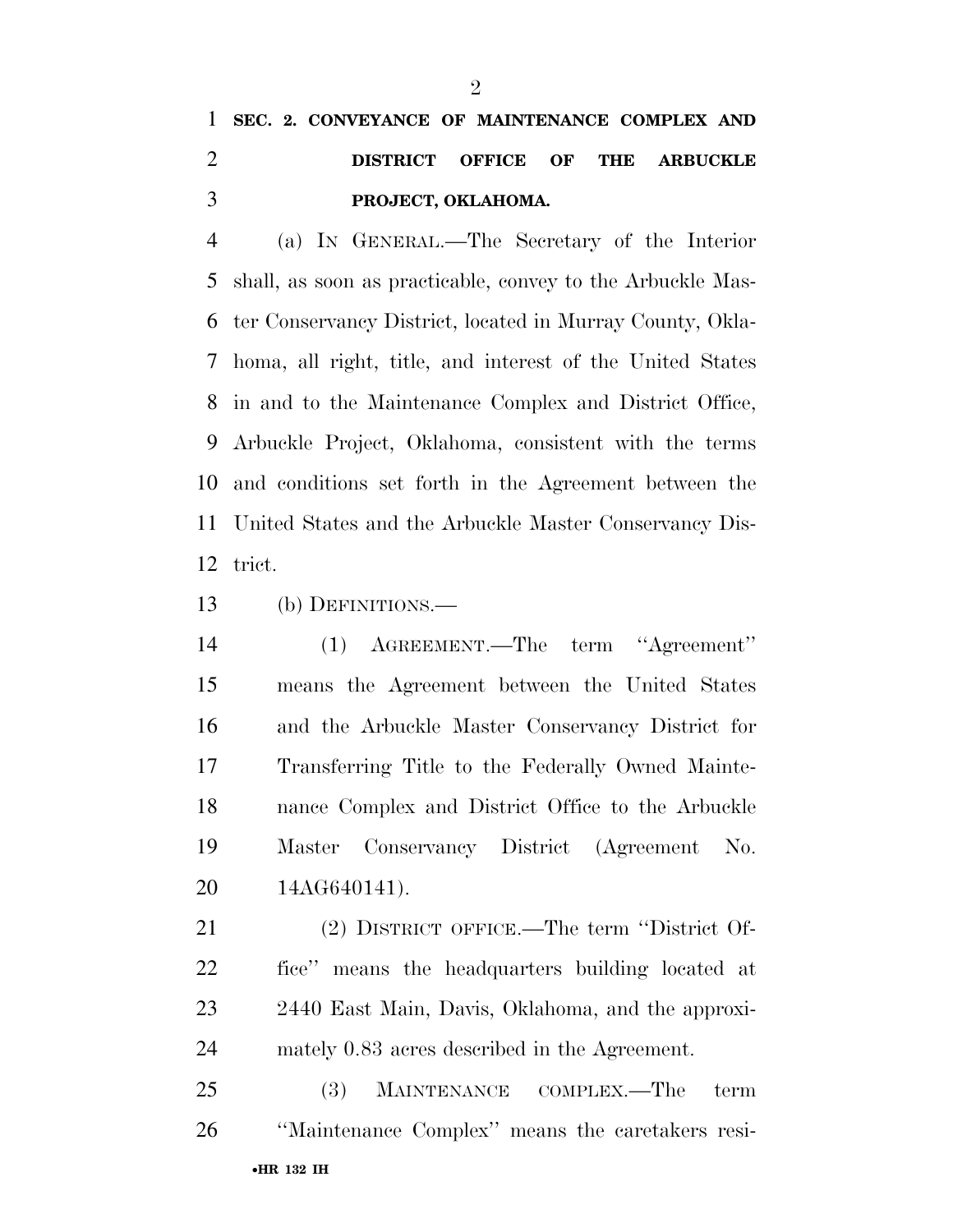cated on the lands described in the Agreement, to include approximately 2.00 acres, more or less.

 (c) LIABILITY.—Effective upon the date of convey- ance of the Maintenance Complex and District Office under this section, the United States shall not be held lia- ble by any court for damages of any kind arising out of any act, omission, or occurrence relating to the Mainte- nance Complex and District Office, except for damages caused by acts of negligence committed by the United States or by its employees or agents prior to the date of conveyance. Nothing in this section increases the liability of the United States beyond that provided in chapter 171 of title 28, United States Code (popularly known as the ''Federal Tort Claims Act''), on the date of the enactment of this Act.

 (d) BENEFITS.—After conveyance of the Mainte- nance Complex and District Office to the Arbuckle Master Conservancy District—

- (1) the Maintenance Complex and District Of- fice shall not be considered to be a part of a Federal reclamation project; and
- (2) such water district shall not be eligible to receive any benefits with respect to any facility com-prising that Maintenance Complex and District Of-